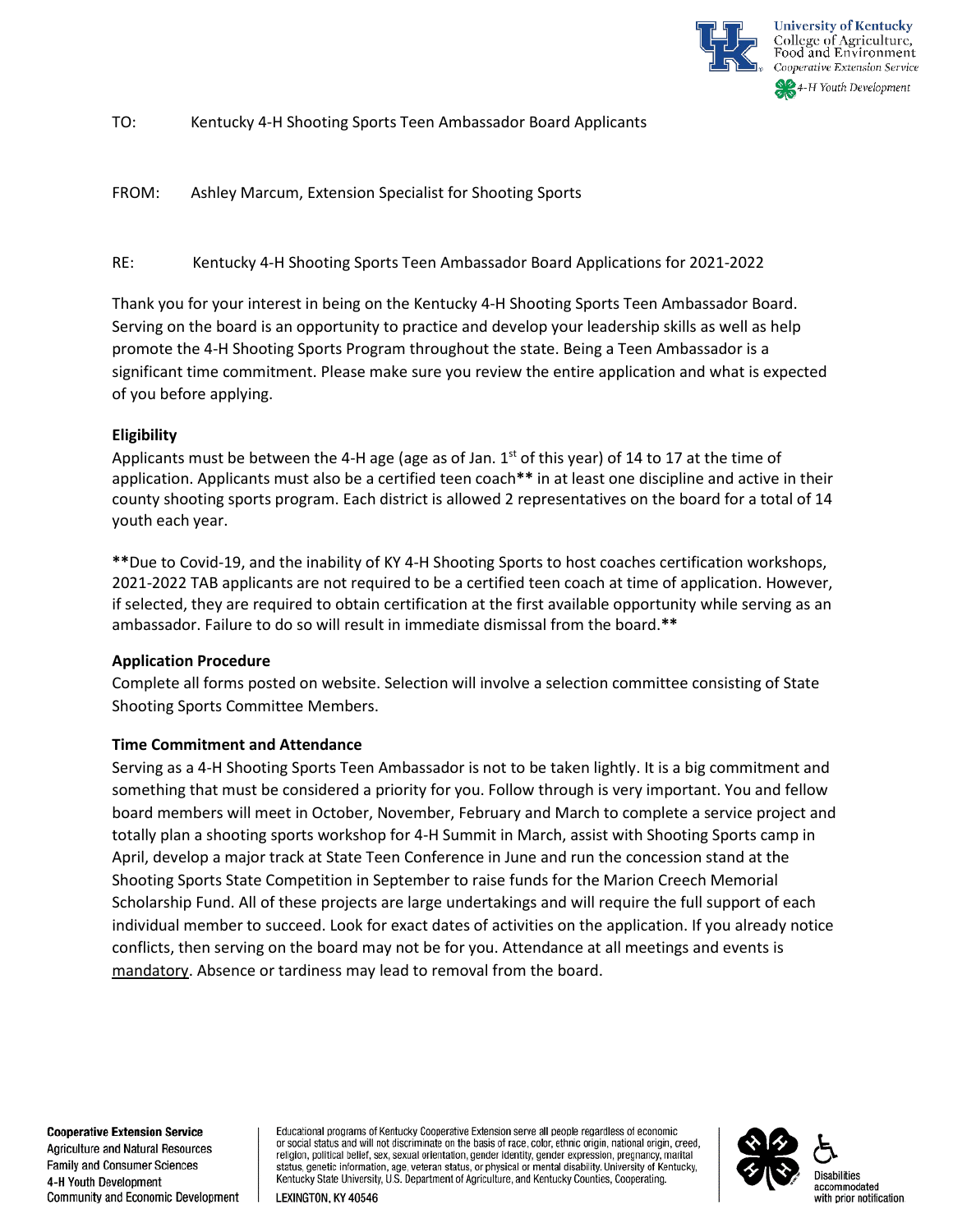

# **Meeting Costs**

In addition to the time commitment, there are fees associated with being involved on the Teen Ambassador Board. These include, but are not limited to, the following:

| • 2 Coaches Certifications (October, March) *\$50 | \$100 |
|---------------------------------------------------|-------|
| • 2 Board Meetings (November, February) *\$50     | \$100 |
| Teen Summit                                       | \$100 |
| Teen Conference                                   | \$250 |
| <b>Total Expenses</b>                             | \$550 |

# **Travel**

You, or your family, will be expected to provide transportation for you to and from each board meeting and event. Do NOT count on your 4-H agent to transport you. Anticipate the following:

- Travel to and from Jabez, KY for Coaches Certification in October and March
- Travel to and from Jabez, KY for board meetings in November and February
- Travel to and from Jabez, KY for the 4-H Summit in March
- Travel to and from Jabez, KY for Shooting Sports Camp in April
- Travel to and from Lexington for Teen Conference in June
- Travel to and from Berea, KY for State Shooting Sports Competition

# **Educational Programming and Project Work**

The Shooting Sport Teen Ambassador Board will develop an educational program to share with other 4-H members at 4-H Summit and 4-H Teen Conference. Each year the TAB will plan and complete a service project as well as run the concession stand at the Shooting Sport State Competition in order to raise money for the Marion Creech Memorial Scholarship Fund. Members of the TAB will be involved in leadership and college/career readiness activities to develop their skills related to the next step in their life.

# **Behavior & Conduct**

Shooting Sports Teen Ambassadors are representatives of the overall Kentucky 4-H Program. As such, your behavior, conduct, dress and actions reflect the standards of the 4-H program. Board members serve as role models for other 4-H members and adhere strictly to the 4-H Code of Conduct. Members who fail to adhere to these expectations may be dismissed from the board.

Educational programs of Kentucky Cooperative Extension serve all people regardless of economic or social status and will not discriminate on the basis of race, color, ethnic origin, national origin, creed, religion, political belief, sex, sexual orientation, gender identity, gender expression, pregnancy, marital status, genetic information, age, veteran status, or physical or mental disability. University of Kentucky, Kentucky State University, U.S. Department of Agriculture, and Kentucky Counties, Cooperating.

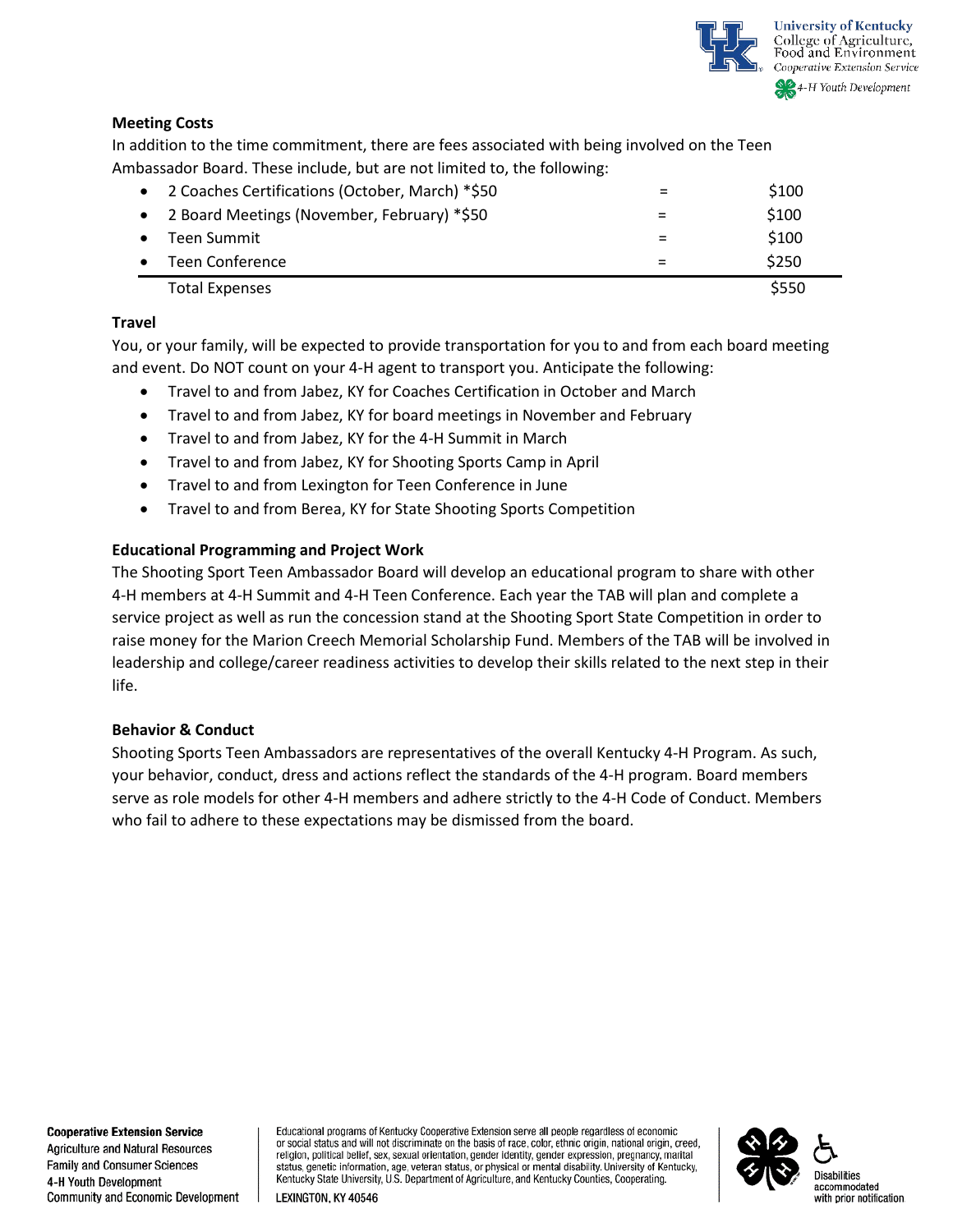**Form 2**



# **Kentucky 4-H Shooting Sports Teen Ambassador Board Application Cover Sheet**

*The following information is to be submitted to your 4-H Agent by your county deadline:* this Cover Sheet (form 2 with My Story and Resume attached), the TAB Application Form (form 3) and the 4-H Participant Information/Enrollment Form (form 4). **Note to agent:** scan & submit all to the qualtrics link by May 1.

| First Name: | Last Name: |
|-------------|------------|
|             |            |

# **My Story (REQUIRED)**

Write a minimum one-page essay telling your story and why you would like to be a part of the Kentucky 4-H Shooting Sports Teen Ambassador Board. Stories should include, but are not limited to: a) what you feel that you can contribute to the board and how it will help 4-H and you personally; b) how your past 4-H and other experiences have prepared you for a position on this board; c) how 4-H opportunities have contributed to the person you are today.

# **Resume (REQUIRED)**

Attach your professional resume that outlines your qualifications to serve as a member of the Teen Ambassador Board. Please refer to the *Kentucky 4-H Workforce Preparation and Career Readiness* curriculum, Chapter 5, *Going for It: Resume* and *Resume Construction* to prepare this document. Below are areas that need to be evident in your resume.

- A. Qualification Highlights (describe qualities about yourself that would contribute to your success on the Teen Ambassador Board)
- B. Education (current grade level in school; educational experiences you have had in 4-H, etc.)
- C. Work Experience (employment, if any)
- D. Volunteer Experience (leadership roles in which you served as a volunteer)
- E. 4-H Involvement and School Involvement
- F. Awards or Honors

|                                                                                                                                                                                                                                | Date: ___________                                                                                                                                                                                                              |
|--------------------------------------------------------------------------------------------------------------------------------------------------------------------------------------------------------------------------------|--------------------------------------------------------------------------------------------------------------------------------------------------------------------------------------------------------------------------------|
| Parent/Guardian's Signature: Management Assembly Parent/Guardian's Signature:                                                                                                                                                  | Date: the contract of the contract of the contract of the contract of the contract of the contract of the contract of the contract of the contract of the contract of the contract of the contract of the contract of the cont |
| Agent's Signature: The Contract of the Contract of the Contract of the Contract of the Contract of the Contract of the Contract of the Contract of the Contract of the Contract of the Contract of the Contract of the Contrac | Date: __________                                                                                                                                                                                                               |

**Cooperative Extension Service** Agriculture and Natural Resources **Family and Consumer Sciences** 4-H Youth Development Community and Economic Development

Educational programs of Kentucky Cooperative Extension serve all people regardless of economic or social status and will not discriminate on the basis of race, color, ethnic origin, national origin, creed, religion, political belief, sex, sexual orientation, gender identity, gender expression, pregnancy, marital status, genetic information, age, veteran status, or physical or mental disability. University of Kentucky, Kentucky State University, U.S. Department of Agriculture, and Kentucky Counties, Cooperating. LEXINGTON, KY 40546

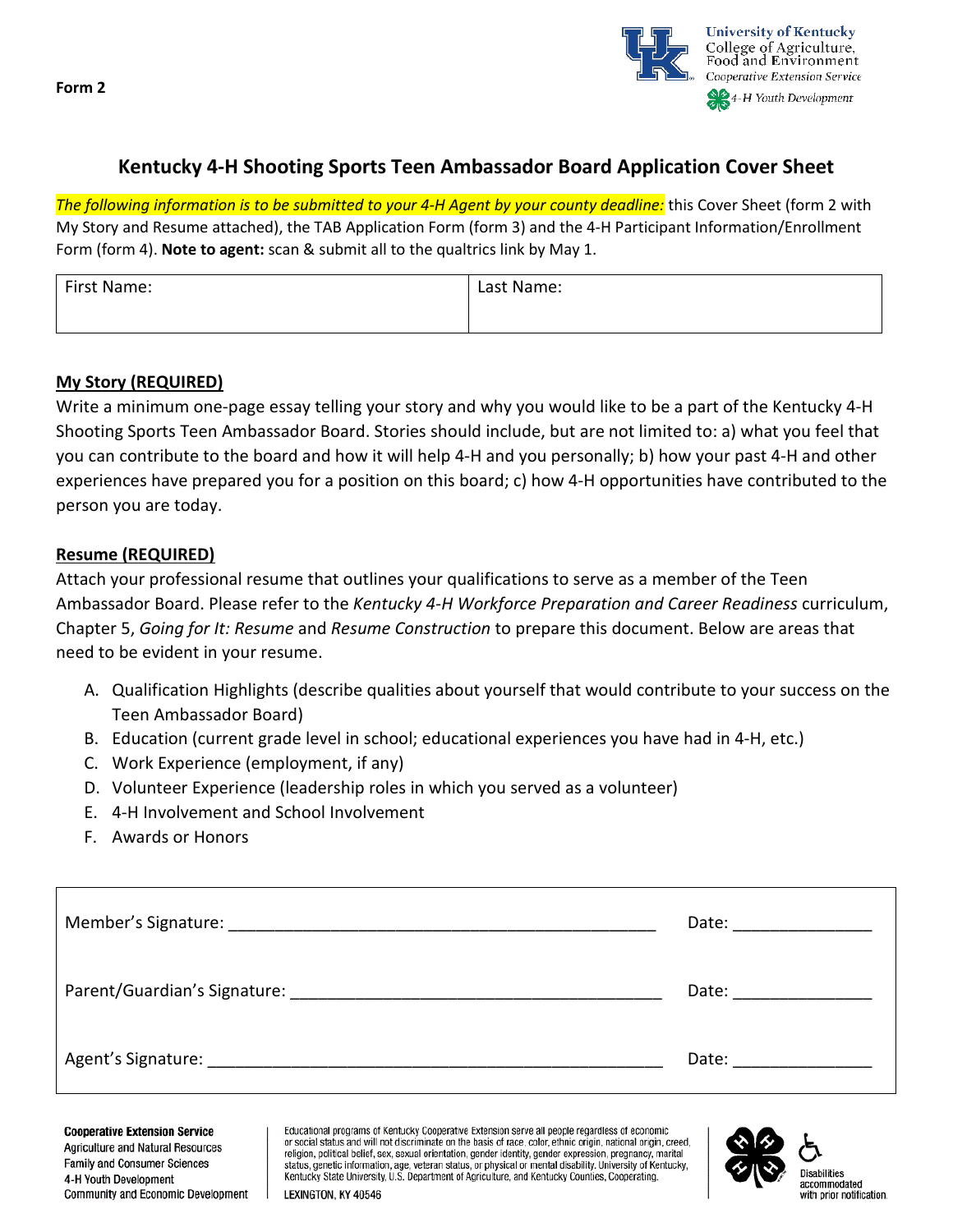**Form 3**



# **2021 – 2022 Kentucky 4-H Shooting Sports Teen Ambassador Board Application Form**

**Please fill out the following information completely.** Check it for accuracy. All forms should be sent to Ashley Marcum via your County 4-H Agent by May 1st. Check the meeting dates to make sure you can make the commitment of being a Teen Ambassador Board Member. Attendance is mandatory! Applicants must be 4-H age (age as of Jan. 1<sup>st</sup> of this year) of 14 to 17 at the time of application. *The following information is to be submitted to your 4-H Agent by your county deadline:* the Cover Sheet (form 2 with My Story and Resume attached), this TAB Application Form (form 3) and the 4-H Participant Information/Enrollment Form (form 4). **Note to agent:** scan & submit all to the qualtrics survey by May 1.

| First Name:                                                                                                                                                                                                                          | Last Name:                                                         | Birthdate:<br>(XX-XX-XXXX) |            |                         | 4-H Age (as of Jan. $1st$ ): |  |
|--------------------------------------------------------------------------------------------------------------------------------------------------------------------------------------------------------------------------------------|--------------------------------------------------------------------|----------------------------|------------|-------------------------|------------------------------|--|
| <b>Street Address:</b>                                                                                                                                                                                                               | County:                                                            |                            |            | District:               |                              |  |
| City:                                                                                                                                                                                                                                |                                                                    | Zip Code:                  |            |                         |                              |  |
| Home Phone:                                                                                                                                                                                                                          | Cell Phone:                                                        | Your Email:                |            |                         |                              |  |
| __ Medium<br>Polo/T-Shirt Size: __ Small<br>__ Large ___ X Large<br>XX Large<br>XXX Large                                                                                                                                            |                                                                    |                            |            |                         |                              |  |
| Answer the following by checking the appropriate column:                                                                                                                                                                             |                                                                    |                            | <b>YES</b> | <b>NO</b>               | What Discipline(s)?          |  |
| Are you a Certified Teen Coach?                                                                                                                                                                                                      |                                                                    |                            |            |                         |                              |  |
| Are you a returning Teen Ambassador Board Member?                                                                                                                                                                                    |                                                                    |                            |            |                         | Keep in mind                 |  |
| Did you attend 4-H Shooting Sports Camp?                                                                                                                                                                                             |                                                                    |                            |            |                         |                              |  |
| Can you attend the following events?                                                                                                                                                                                                 | Fall Coaches Certification, Oct. 1-3, 2021                         |                            |            |                         | - ACT testing may be held    |  |
|                                                                                                                                                                                                                                      | Lake Cumberland 4-H Camp, Jabez                                    |                            |            |                         | on these same dates. Plan    |  |
| Make sure you can attend these events                                                                                                                                                                                                | November Board Meeting, Nov. 5-7, 2021                             |                            |            |                         | to take tests on dates that  |  |
| before applying for the TAB. Not                                                                                                                                                                                                     | Lake Cumberland 4-H Camp, Jabez                                    |                            |            |                         | do not conflict.             |  |
| attending meetings inhibits the                                                                                                                                                                                                      | February Board Meeting, Feb. 4-6, 2022                             |                            |            |                         | - Sports and band events     |  |
| effectiveness of the ENTIRE board.                                                                                                                                                                                                   | Lake Cumberland 4-H Camp, Jabez                                    |                            |            | sometimes conflict with |                              |  |
| Therefore, attendance is enforced. A                                                                                                                                                                                                 | 4-H Summit, TBD                                                    |                            |            |                         | TAB meetings. Inform         |  |
| written explanation MUST be submitted<br>to the advisor prior to the missed event.                                                                                                                                                   | Lake Cumberland 4-H Camp, Jabez                                    |                            |            |                         | coaches/teachers of your     |  |
| Not doing so may result in removal from                                                                                                                                                                                              | Spring Coaches Certification, March TBD                            |                            |            | commitment to TAB       |                              |  |
| the board.                                                                                                                                                                                                                           | Lake Cumberland 4-H Camp, Jabez                                    |                            |            |                         |                              |  |
|                                                                                                                                                                                                                                      | Shooting Sports Camp, April TBD<br>Lake Cumberland 4-H Camp, Jabez |                            |            |                         |                              |  |
| All members on the TAB are expected                                                                                                                                                                                                  | June Board Meeting and State 4-H Teen                              |                            |            |                         |                              |  |
| to attend 4-H Teen Conference & 4-H                                                                                                                                                                                                  | Conference, June 13-16, 2022                                       |                            |            |                         |                              |  |
| Teen Summit. No exceptions.                                                                                                                                                                                                          | Lexington, KY                                                      |                            |            |                         |                              |  |
|                                                                                                                                                                                                                                      | State Shooting Sports Competition, Sept. 11, 2022                  |                            |            |                         |                              |  |
|                                                                                                                                                                                                                                      | Berea, KY                                                          |                            |            |                         |                              |  |
| Much of the TAB correspondence is conducted via email or through group messages on GroupMe or Facebook. ALL meeting and event<br>registration information will be sent through email. TAB members are expected to make use of email. |                                                                    |                            |            |                         |                              |  |
| Agents and parents are to sign below to indicate that the 4-H member is in good standing. Incomplete applications will not be considered.                                                                                            |                                                                    |                            |            |                         |                              |  |
| Members Signature: ___<br>Date:                                                                                                                                                                                                      |                                                                    |                            |            |                         |                              |  |

| Members Signature:           | υaτe  |
|------------------------------|-------|
| Parent/Guardian's Signature: | Date  |
| Agent's Signature: _         | Date: |

Educational programs of Kentucky Cooperative Extension serve all people regardless of economic or social status and will not discriminate on the basis of race, color, ethnic origin, national origin, creed, religion, political belief, sex, sexual orientation, gender identity, gender expression, pregnancy, marital status, genetic information, age, veteran status, or physical or mental disability. University of Kentucky, Kentucky State University, U.S. Department of Agriculture, and Kentucky Counties, Cooperating. LEXINGTON, KY 40546

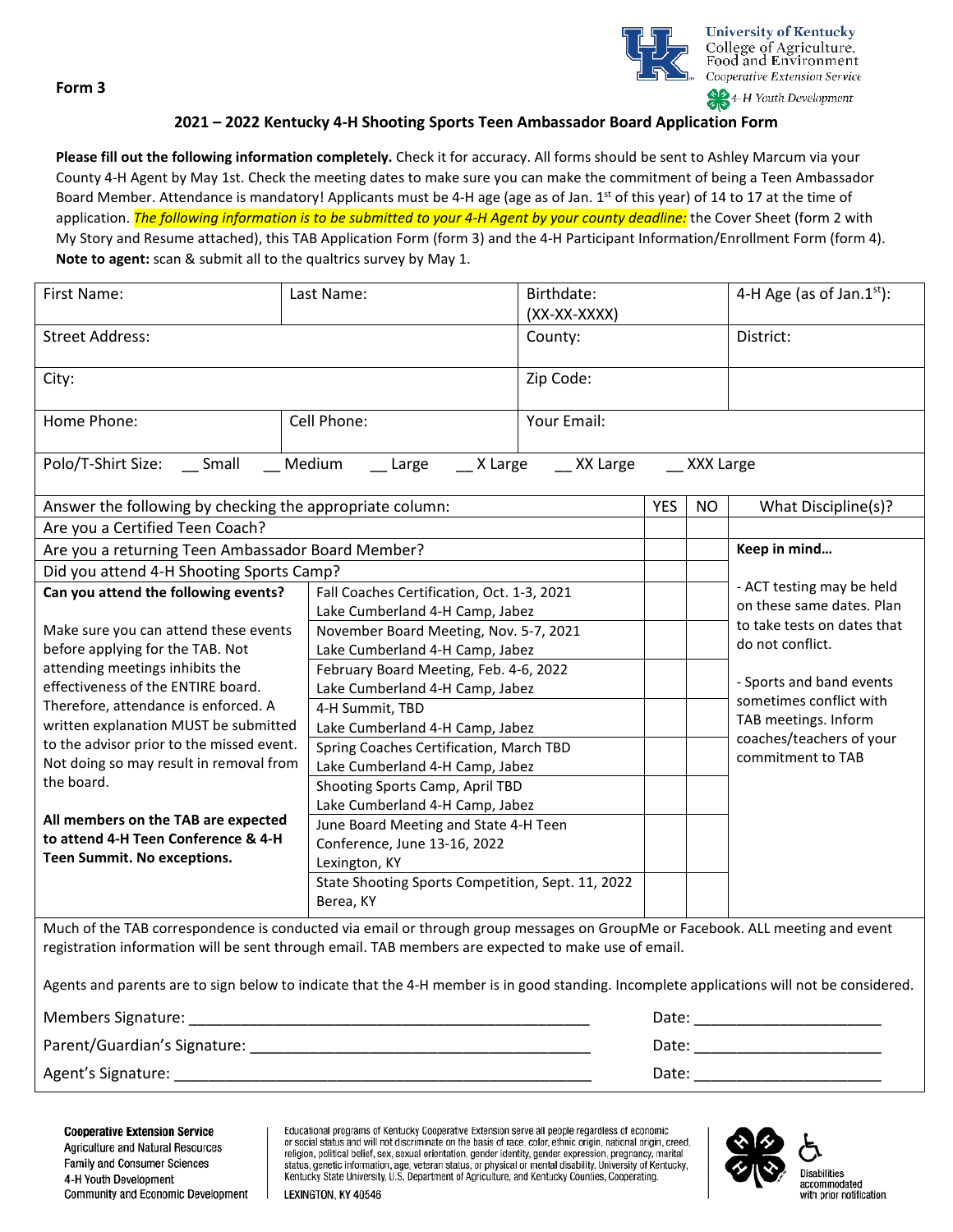# **4-H Participant Information/Enrollment Form** *(NOT FOR RESIDENTIAL CAMP)*



**University of Kentucky** College of Agriculture, Food and Environment Cooperative Extension Service

4-H Youth Development

Note: The form must be completed by the participant and/or parent or guardian in order to participate in the 4-H program. **All items must** be completed, even if the response is not applicable - indicate by using N/A (i.e. no health insurance). Failure to complete this form in its entirety will result in the person being ineligible to participate in 4-H activities. Please print in blue or black ink to allow for photocopying.

| Name:                                                                          |                                                                                                                                                                                                                                                                                                                                          |
|--------------------------------------------------------------------------------|------------------------------------------------------------------------------------------------------------------------------------------------------------------------------------------------------------------------------------------------------------------------------------------------------------------------------------------|
| Last                                                                           | First                                                                                                                                                                                                                                                                                                                                    |
|                                                                                | $Address:$ $Address:$ $D \longrightarrow$ 1488.<br>$\Box$ Female                                                                                                                                                                                                                                                                         |
|                                                                                | $\Box$ No                                                                                                                                                                                                                                                                                                                                |
|                                                                                | Race: □ Asian □ White □ Black □ American Indian □ Hawaiian & Pacific Islander □ Hispanic □ Non-Hispanic<br>Grade: when the control of the control of the control of the control of the control of the control of the control of the control of the control of the control of the control of the control of the control of the control of |
|                                                                                |                                                                                                                                                                                                                                                                                                                                          |
|                                                                                |                                                                                                                                                                                                                                                                                                                                          |
|                                                                                | Doctor's Phone:                                                                                                                                                                                                                                                                                                                          |
| Health Insurance Company: 1990 1991 1992 1994                                  |                                                                                                                                                                                                                                                                                                                                          |
|                                                                                | Name of Policy Holder/Relationship to Participant: _____________________________Member ID: ___________________                                                                                                                                                                                                                           |
|                                                                                |                                                                                                                                                                                                                                                                                                                                          |
|                                                                                | <b>HEALTH HISTORY</b>                                                                                                                                                                                                                                                                                                                    |
|                                                                                | Does the participant have, or at any time has had, any of the following? Check "Yes" or "No" to each item. Please explain any "yes"                                                                                                                                                                                                      |
|                                                                                | answers (noting the number of the item) in the space below or on an additional sheet if necessary. Reporting conditions will not                                                                                                                                                                                                         |
| prevent a person from attending and will be kept confidential.                 |                                                                                                                                                                                                                                                                                                                                          |
|                                                                                | Yes No<br>Please Explain Any "Yes" Responses:                                                                                                                                                                                                                                                                                            |
| $\Box$                                                                         | $\Box$                                                                                                                                                                                                                                                                                                                                   |
| $\Box$                                                                         | $\Box$                                                                                                                                                                                                                                                                                                                                   |
| 000000                                                                         | $\Box$                                                                                                                                                                                                                                                                                                                                   |
|                                                                                | $\Box$                                                                                                                                                                                                                                                                                                                                   |
|                                                                                | List and explain any restrictions (dietary, physical, etc):<br>$\Box$                                                                                                                                                                                                                                                                    |
|                                                                                | $\Box$                                                                                                                                                                                                                                                                                                                                   |
|                                                                                | $\Box$<br>$\Box$                                                                                                                                                                                                                                                                                                                         |
| ō                                                                              | $\Box$                                                                                                                                                                                                                                                                                                                                   |
| 10) Serious Allergy to Insects                                                 | $\Box$                                                                                                                                                                                                                                                                                                                                   |
| $\begin{array}{c} \square \\ \square \end{array}$<br>11) Wear Glasses/Contacts | The following over the counter medications may be administered to my child<br>$\Box$                                                                                                                                                                                                                                                     |
|                                                                                | without contacting me:<br>$\Box$                                                                                                                                                                                                                                                                                                         |
| 13) Drug Allergy (please explain)                                              |                                                                                                                                                                                                                                                                                                                                          |
| Ŏ<br>14) Food Allergy (please explain)                                         | Antihistamine Pill<br>□ Ibuprofen (Advil) □ Hydrocortisone Cream<br>$\Box$ Antacid                                                                                                                                                                                                                                                       |
| 15) Other Allergy (please explain)                                             | Acetaminophen (Tylenol) Decongestant Dramamine Delysporin (topical<br>antibiotic)                                                                                                                                                                                                                                                        |
|                                                                                |                                                                                                                                                                                                                                                                                                                                          |
|                                                                                | <b>MEDICAL TREATMENT</b>                                                                                                                                                                                                                                                                                                                 |
|                                                                                | All information provided on this form is correct and complete to the best of my knowledge. This person has permission to engage in all events and                                                                                                                                                                                        |
|                                                                                | activities. I hereby give permission to the event designee to provide routine health care, administer prescription and over the counter medications as                                                                                                                                                                                   |
|                                                                                | noted and seek emergency medical treatment if warranted. I agree to the release of all records necessary for medical treatment, billing or insurance.                                                                                                                                                                                    |
|                                                                                | In the event I cannot be reached in an emergency, I give permission to the attending physician to secure and administer treatment, including                                                                                                                                                                                             |
|                                                                                | hospitalization. SIGNATURE OF PARENT/PARTICIPANT: ______________________________<br><b>DATE:</b> the contract of the contract of the contract of the contract of the contract of the contract of the contract of the contract of the contract of the contract of the contract of the contract of the contract of the co                  |
|                                                                                |                                                                                                                                                                                                                                                                                                                                          |
|                                                                                | <b>PUBLICITYRELEASE</b>                                                                                                                                                                                                                                                                                                                  |
|                                                                                | I hereby grant the 4-H program, University of Kentucky and their agents, the right to use, reproduce, assign and/or distribute still pictures, video and<br>sound recordings of myself or my minor child without compensation for use in promotion, advertising, educational publications or online content.                             |
|                                                                                | NO, I do not permit.                                                                                                                                                                                                                                                                                                                     |
|                                                                                |                                                                                                                                                                                                                                                                                                                                          |
|                                                                                |                                                                                                                                                                                                                                                                                                                                          |
| <b>Cooperative Extension Service</b><br>Agriculture and Natural Resources      | Educational programs of Kentucky Cooperative Extension serve all people regardless of economic<br>or social status and will not discriminate on the basis of race, color, ethnic origin, national origin, creed,                                                                                                                         |
| Family and Consumer Sciences                                                   | religion, political belief, sex, sexual orientation, gender identity, gender expression, pregnancy, marital<br>status, genetic information, age, veteran status, or physical or mental disability. University of Kentucky,                                                                                                               |
| 4-H Youth Development<br>Revised 10/4/13<br>Community and Economic Development | <b>Disabilities</b><br>Kentucky State University, U.S. Department of Agriculture, and Kentucky Counties, Cooperating.<br>accommodated<br>LEXINGTON, KY 40546<br>with prior notification.                                                                                                                                                 |